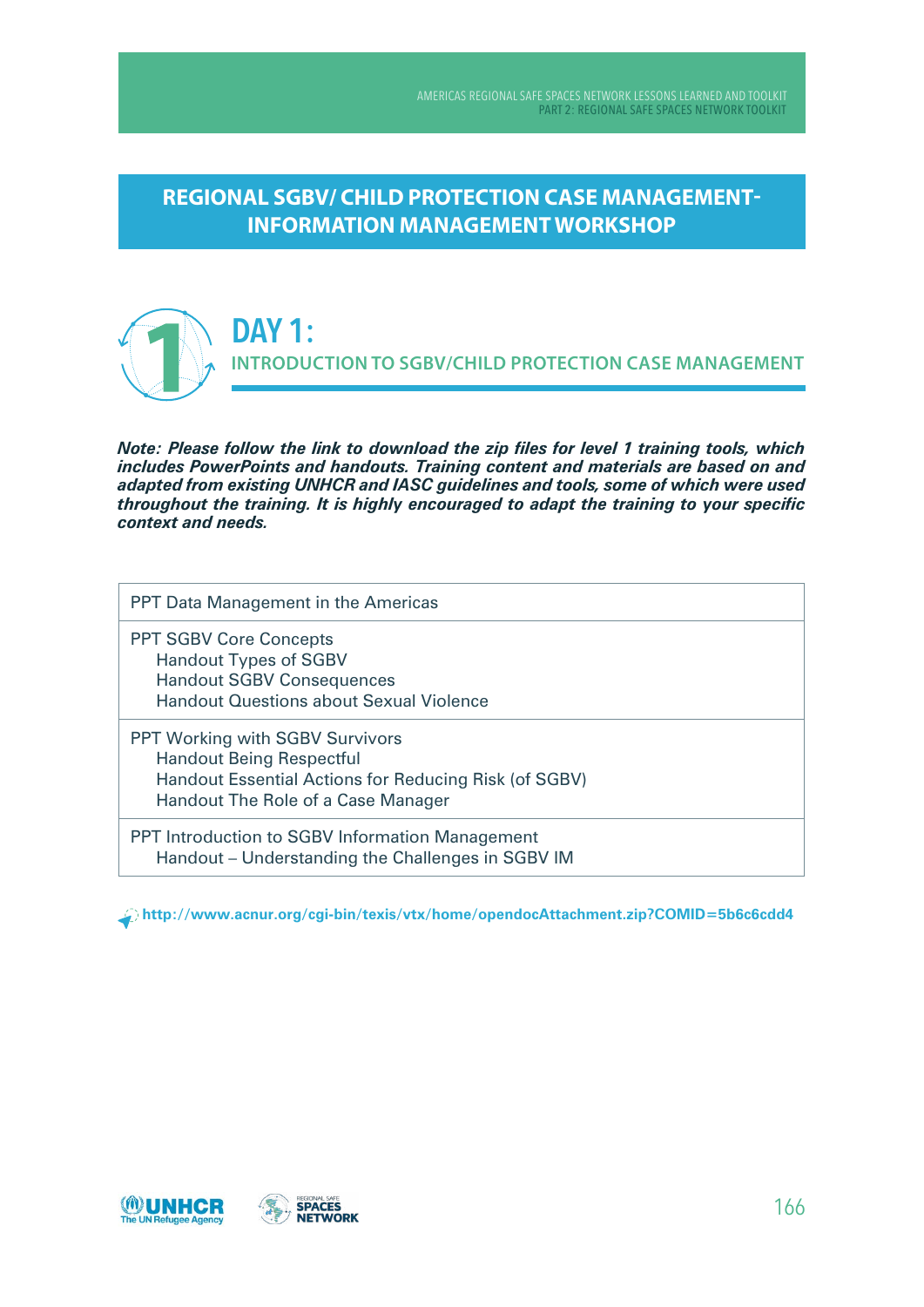

## **DaY 2: SGBV/CHILD PROTECTION CASE MANAGEMENT AND INTRODUCTION TO SGBV/CHILD PROTECTION INFORMATION MANAGEMENT**

PPT SGBV Case Management: Coordination and Implementation

PPT Managing an SGBV Case Action Plan Template Handout SGBV Case Management Checklist Handout Intimate Partner Violence Risk Assessment Handout Key Messages to Share with IPV Survivors Handout Introduction and Engagement Role Play Case Conferencing- Kathya Role Play SGBV Case -Kathya

PPT Best Interests of the Child in SGBV Case Management BIA-BID Training Quiz

PPT Documenting SGBV and Child Protection Case Management Handout Protection Risks and Case Prioritization

PPT Self-Care Handout Self-care and Managing Stress

**http://www.acnur.org/cgi-bin/texis/vtx/home/opendocAttachment.zip?CoMID=5b6c6d414**